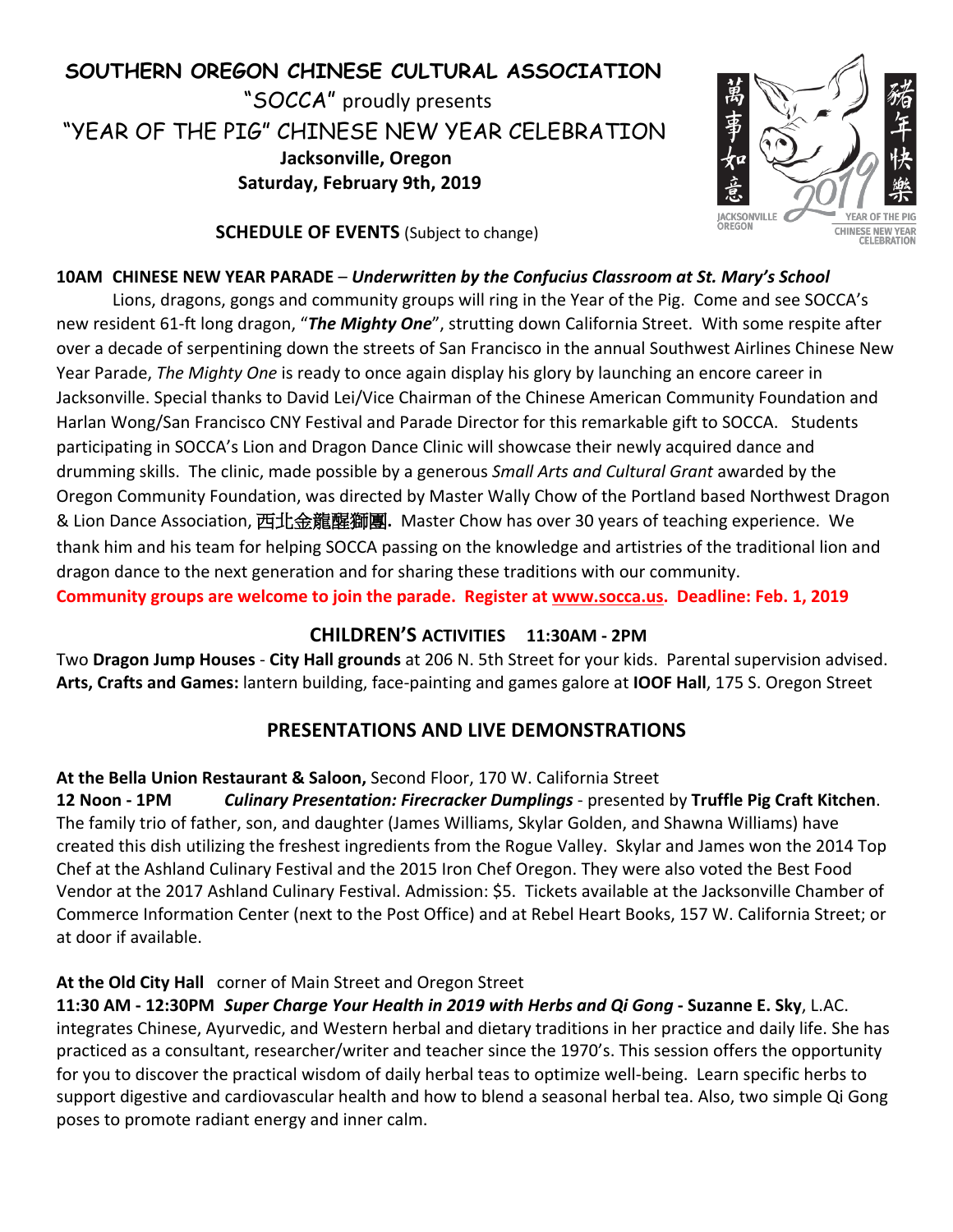## **At the Old City Hall** corner of Main Street and Oregon Street

**12:30PM - 1:30PM** *Chinese Astrology talk - Year of the Earth Pig*. **Ken Bendat**, Chinese scholar and doctor of Chinese medicine, finishes up his 12-year sequence with the Pig, What kind of party is in store for the end of the cycle? The Earth Dog of 2018 had a theme about restoring Justice, the Year of the Pig is the last phase when the Rat in 2020 will start the new round. Find out what it's about in this amusing and insightful talk, and what might be the best way for you to negotiate your 'fortune'.

## **At the Historic Presbyterian Church** 405 E. California St, Fellowship Hall (Lower Level)

**11:30AM - 12:30PM** *Chinese Vistas: Tributes to the Builders of the Western Iron Road* **- Larry Mullaly** presents this talk honoring the remarkable contributions of Chinese workers in building the Pacific Railroads as seen through the eyes of contemporary observers. The talk features vignettes taken from travel journals and newspapers of the 1860s and 1870s that capture the energies and dedication of the "sojourners" whose work laid the foundation of the Far West as we know it today. On the occasion of the 150<sup>th</sup> Anniversary of the Golden Spike it is a story deserving to be told. Larry is editor of the Southern Oregon Historical Society Quarterly and speaks frequently on railroad history. He is the author of the Golden West Book, *The Southern Pacific in Los Angeles, 1873-1996*.

**At the Historic Presbyterian Church** 405 E. California St, Fellowship Hall (Lower Level) **12:30PM - 1:30PM** *A Travelogue: a visit to the first Transcontinental Railroad* - **Elliott Gong** presents a photo journal of his tour of the sites in the Sierra Nevadas where Chinese workers lived and worked for the construction of this railroad 150 years ago. Elliott produces a monthly program on a local cable network operated by the San Luis Obispo County Office of Education, Gong About, documenting the people and events of human and historical significance.

# **At the Jacksonville Public Library - Naversen Room**

**11:30AM - 12:30PM** *Tin Cans and Mining Pans: The archaeology of Oregon's Chinese gold miners* presented by **Chelsea Rose**, Southern Oregon University Laboratory of Anthropology (SOULA). This talk will focus on the archaeological discoveries and artifacts that SOULA has encountered on Chinese mining sites from across the state.

#### **At the Jacksonville Public Library - Naversen Room**

**12:30PM - 1:30PM** *From Gold Mines to Woodland Trails* - **Larry Smith** will tell the story of how the small town of Jacksonville was able to successfully protect 300 acres of surrounding woodlands, including the historic Chinese Diggings, to construct 16 miles of hiking trails. Following the illustrated talk, a walking tour over to the site of Jacksonville's China Quarter and the "Chinese Fountain" will conclude the program.

## **At Art Presence Art Center** 206 N 5th Street

**12 noon - 2PM** *Brush Calligraphy* (書法)- Unique to Asian cultures, the ink, flexibility of the brush and the absorptivity of the rice paper, produce an infinite variety of styles and forms and often thought to reveal the character of one's personality. Presented by **Fuyou Long** 龍伏佑, graduate of Wuhan University and People's University in China and a published author will give an introduction and demonstration.

## **At the US Hotel Ballroom – Second Floor**

**11:30AM - 12:30PM** *Introduction to Tai-chi Basics* - *Char Hersh* has been teaching Tai-Chi at the Ashland Senior Center for 15 years. Beginners can join and learn fundamental tai chi movements. Learn to "*part a horse's mane, play the bass drum, fly like a crane and go from the mountain to the valley......."*